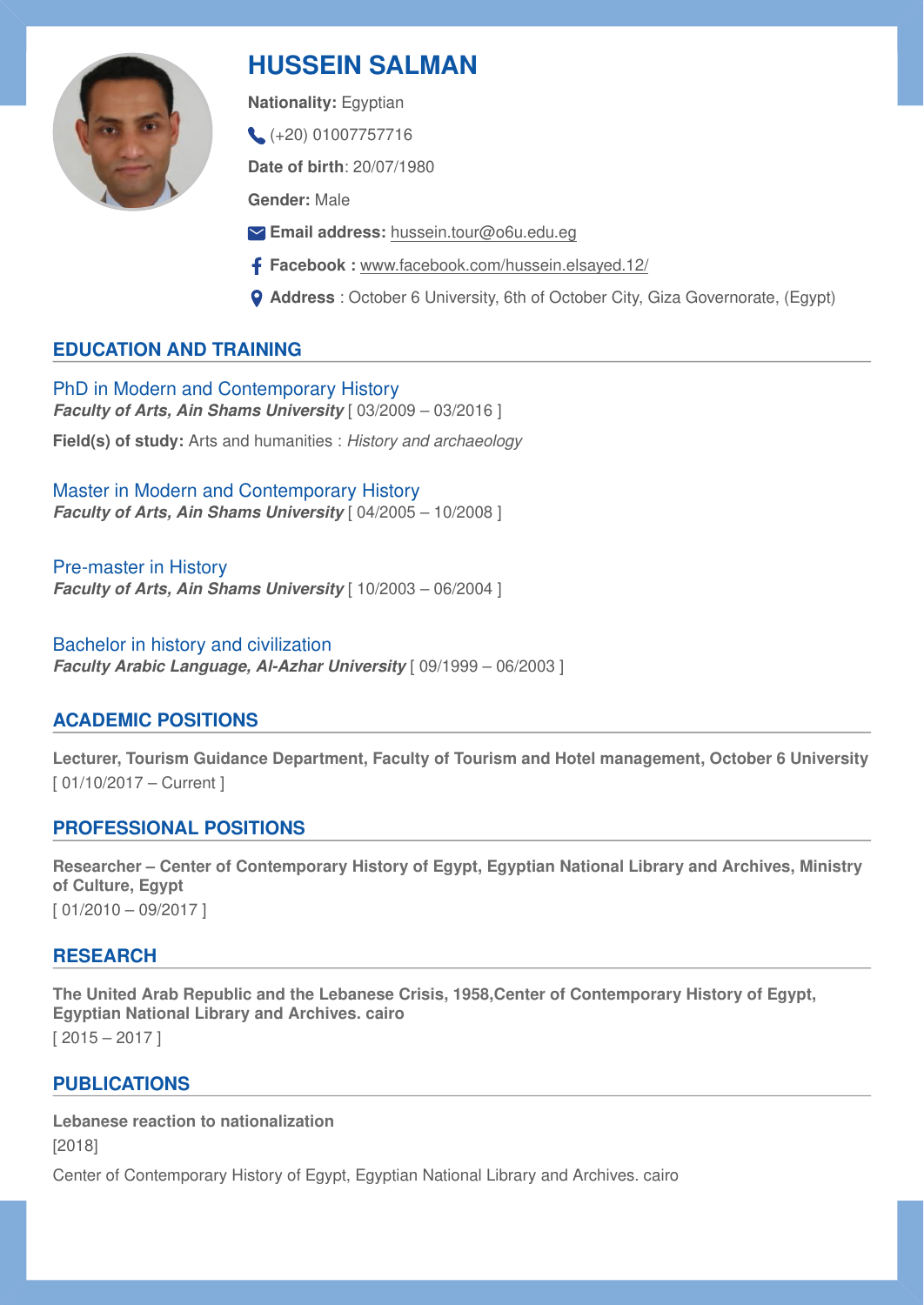**Lebanon and the Zionist Ambitions in Palestine 1936–1948, The first conference for young researchers in modern and contemporary history**  [2015]

Middle East Research Center, Ain Shams University

**Political relations between Egypt and Lebanon 1943–1958**  [2011] Supreme Council of Culture, Cairo

**The United Arab Republic and the Lebanese Crisis, 1958**  Center of Contemporary History of Egypt, Egyptian National Library and Archives. Cairo

#### **CONFERENCES AND SEMINARS**

**The first conference for young researchers in modern and contemporary history**  [ Middle East Research Center Ain-Shams University, 2014 ]

**The marginalized people in Egypt and the Arab world through the ages**  [ Faculty of Arts, Cairo University, 2015 ]

**Delivering a lecture entitled "Arab Situations regarding Suez Crisis..Statement of Beirut in 1956, Seminar of contemporary history organized**  [ the Egyptian Society for Historical Studies, 01/2016 ]

**Delivering a lecture entitled "Egypt's Policy towards Lebanon while July Revolution (1952–1958)**  [ Al-Qahira Al-Kobra Library, Cairo, 12/2014 ]

**Delivering a lecture entitled "Critics on Historical Documents … Empirical Study"**  [ Sennari House in Cairo, Alexandria Library, 11/2014 ]

#### **PROJECTS**

**Researcher – Project of Al-Azhar's Memory, Al-Azhar Al-Sharif**   $[2012 - 2015]$ 

#### **ACADEMIC SERVICE**

**Editorial Secretary – "Modern Egypt" Scientific Journal, Egyptian National Library and Archives, Ministry of Culture, Egypt**   $[2011 - 2014]$ 

**Member of the Egyptian Society for Historical Studies**  [ 2016 – Current ]

**Member of the Quality Assurance and Accreditation Unit team, Faculty of Tourism and Hotel management, October 6 University**  [ 2017 – Current ]